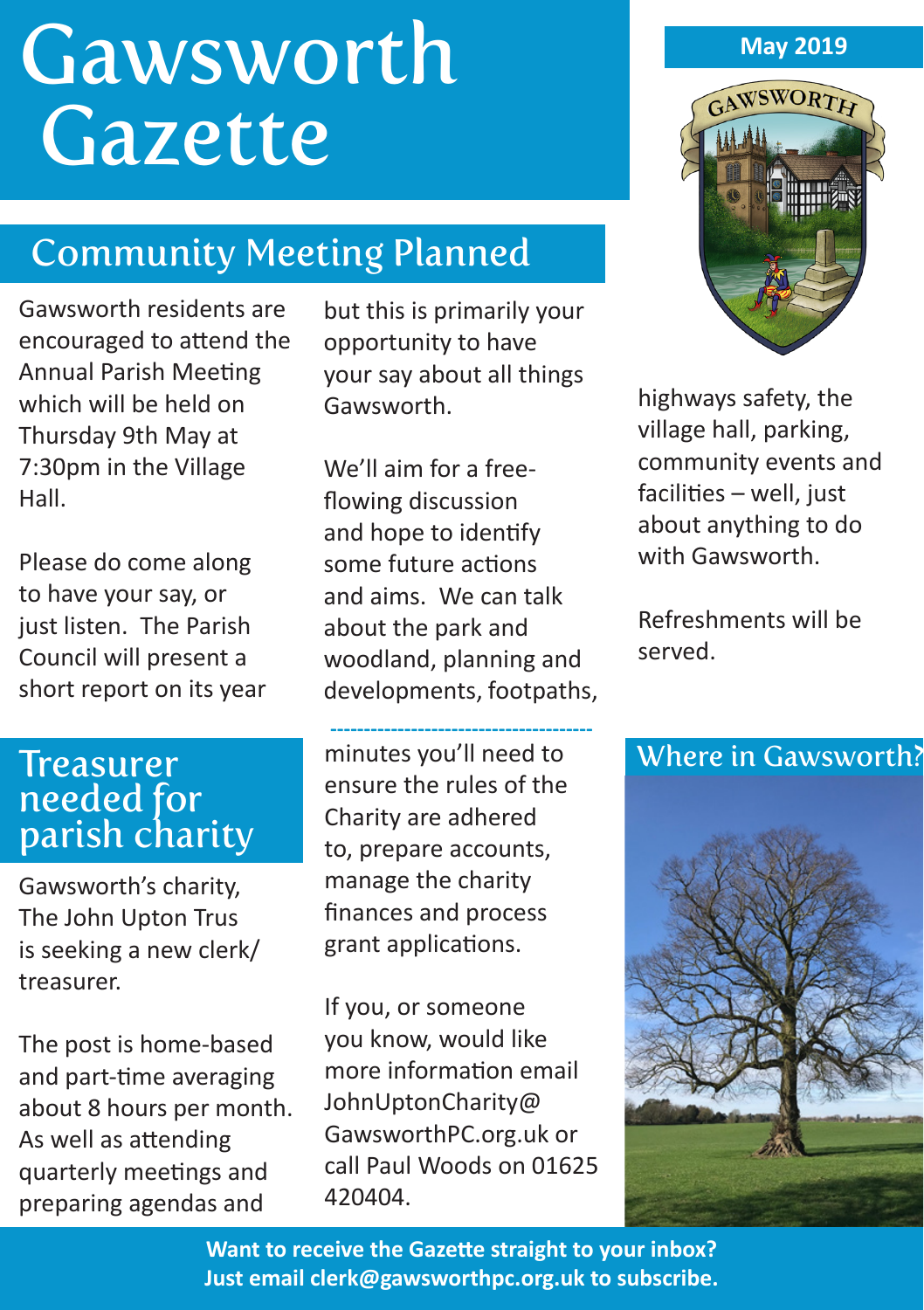#### Community **Diary**

**1st 2pm** Pastimes M Cocord with an E

**2nd 9th and 23rd 10am** Coffee Morning M

**9th 7:30pm** Parish Meeting

**14th 7:30pm** Parish Council Meeting

**15th 6:00pm** Penningtons Lane Green Meeting

**16th 10am** Luncheon Club M 01625 433239

**28th 7:30pm** Gardening Club C 'Countryside Walk' 01625 267342

**30th 10am - 3pm**  Half Term Happening Craft, stories and games 01625 433 239

*S = Scout Hall V = Village Hall M = Methodist Hall C = Church Hall* 

#### Regular **Groups**

**Monday**

Beavers 5:30pm 6 Cubs 6:45pm S (2nd) Church Study Group 2pm C

**Tuesday** Girls Brigade 6pm Yoga 6:30pm (3rd) Ramblers: 9:30am C

**Thursday** Scouts 7:00pm S Bridge Club 7:15pm C

#### **Sunday**

See the Parish and Village News magazine for details of church services.

**Submit your events for inclusion in the diary to Jane Robertson:** 01625 267 342

#### 90th Rose Queen

This marks the 90th anniversary of Gawsworth Rose Queen. All the normal fun of the fete is promised, a procession with marching bands plus the return of some previous Rose Queens. Saturday 29th June is the date for your diary.

### Maggoty's **Murmurings**

It's Spring! Might even be summery when you are reading this. A time to look forward and try hard to rekindle optimism in Gawsworth amidst a country that seems divided and down.

Here in Gawsworth 90 years of the Rose Queen fete is certainly something to celebrate and Maggoty heard rumours of the return of the Garden Party. We're so lucky to have Gawsworth Hall with its programme of summer events coming up.

The Rural Touring arts events are always a good night out and GASS events are always enthusiastically supported. We seem to be a community that enjoys getting out and meeting up, People come from miles around to visit Gawsworth and we can enjoy it every day.

What's important to you about Gawsworth? How can we make it even better? What are your niggles?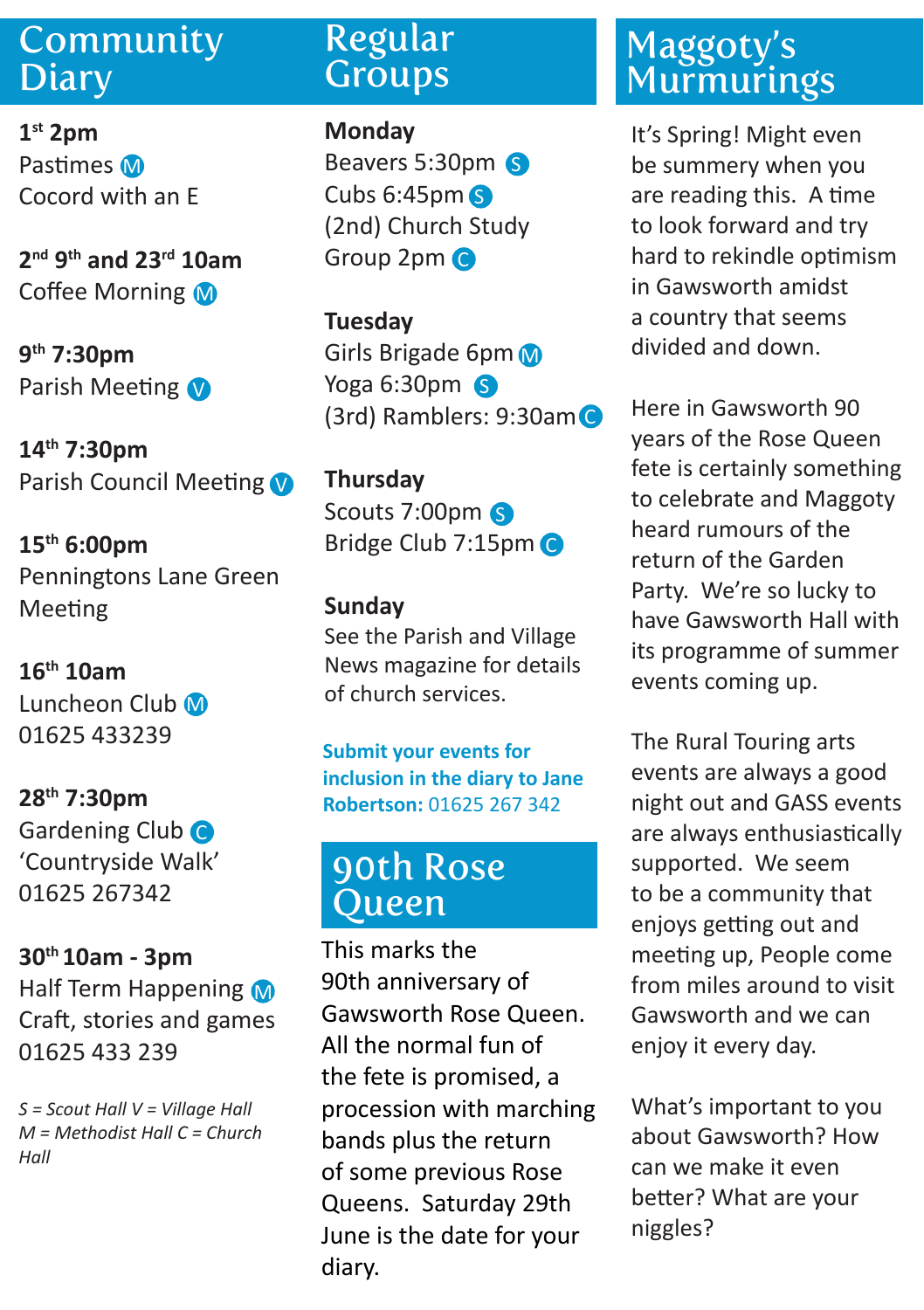Well you could sound off at the Harrington (and why not?) but you can also come along to the annual Parish Meeting on Thursday May 9th and have your say.

We British love a moan and moans are welcome at the Parish Meeting; even more so if they come with a constructive suggestion on how to sort out the issue. See you there.

#### Did you know?

'The Gawsworth and Bosley Estate' was up for sale in January 1920. Thirty Five farms in Gawsworth, Bosley and Rushton are listed along with several cottages, a quarry and the Harrington Arms Inn. The Historic England archive has a copy of the catalogue.

### Penningtons Lane Green



The concern over the possibility of placing a telephone mast on the green at the end of Pennington's Lane prompted the Parish Council to wonder if enhancements to this area might be possible. The shrubs certainly need management and that is in hand with the council's contractors. Maybe a bench or two or some additional planting might be useful? A dog poo bin has been suggested. A gathering of anyone interested will take place on the green at 6pm on Wednesday 15th May to chat about ideas. Pop along for a few minutes and have a chat.

#### Two Parish Councillors **Wanted**

Whilst Gawsworth residents will head to the polls on May 2nd to elect their Cheshire East Council representatives (see the Gawsworth Life website for info), there will be no poll for the Parish Council.

Only seven candidates put themselves forward for the nine seats, meaning that Paul Woods, Evelyn Briggs, Peter Briercliffe, Penny Shepherd, Lisa Tyrrell, Margaret Parry and Rupert Richards were all elected unopposed. Long serving councillor Lesley Smetham has stepped down from the council.

The Parish Council now needs two new councillors - one for the village ward and one for the moss ward.

If you are interested in serving your community as a councillor please contact the clerk on clerk@gawsworthpc.org.uk